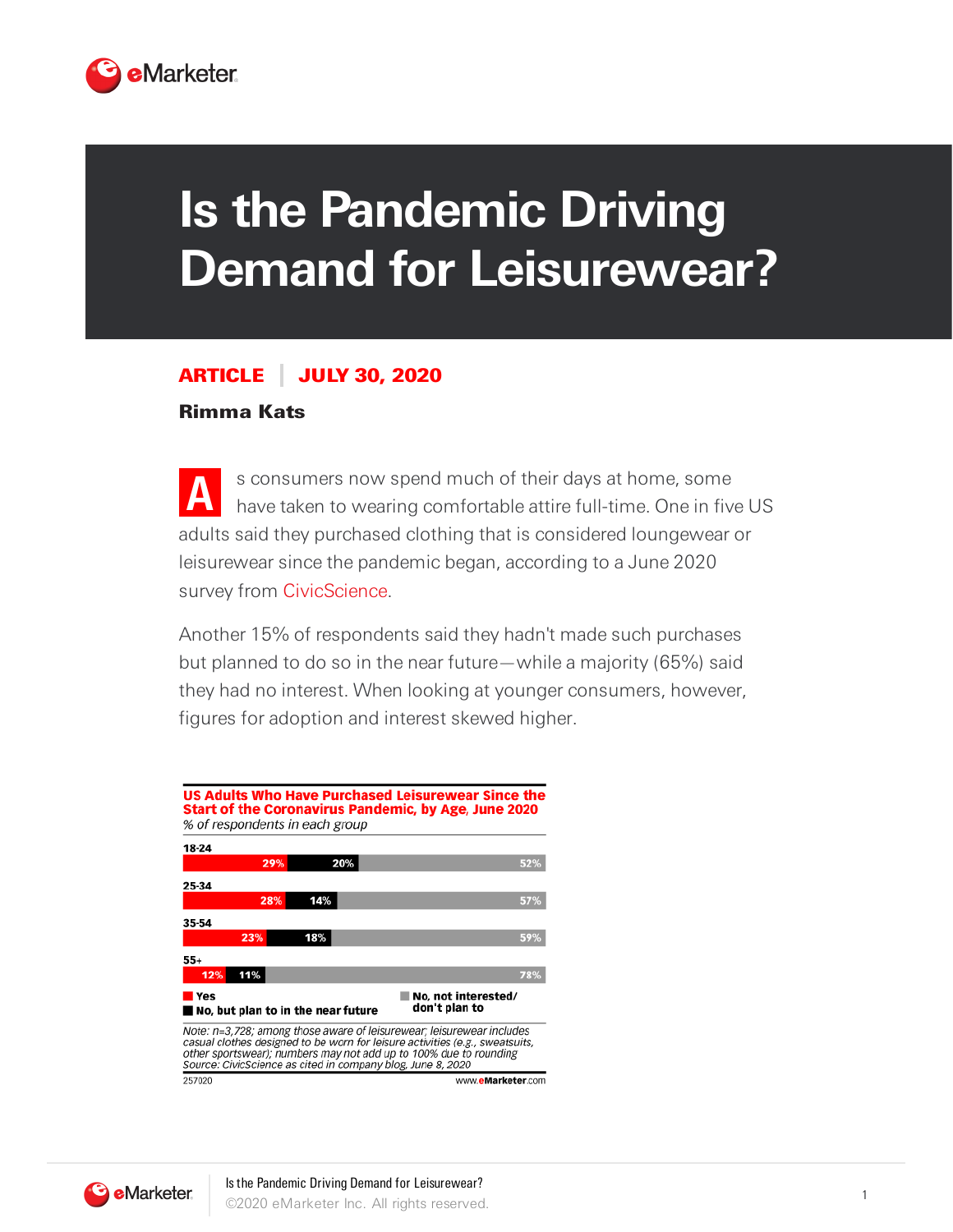Nearly 30% of 18- to 24-year-olds said they purchased leisurewear amid the pandemic, and 20% said they planned to purchase but hadn't yet. The figures were similar for 25- to 54-year-olds.

Conversely, those 55 and older proved less likely to join the bandwagon. Just 12% said they purchased leisurewear since the pandemic hit; 11% were planning to buy, and 78% said they weren't interested. The oldest cohort lead the other groups in its rejection of leisurewear by an average of 22%.

Apparel sales have taken a hit this year as consumers pulled back spending in the discretionary category during lockdowns. We forecast a 21.9% drop in 2020 for total retail sales of apparel and accessories, which equates to a year-over-year loss of \$103.42 billion.



"The winners in this category are few and far between, with leisure among the few segments of apparel retail for which demand may be